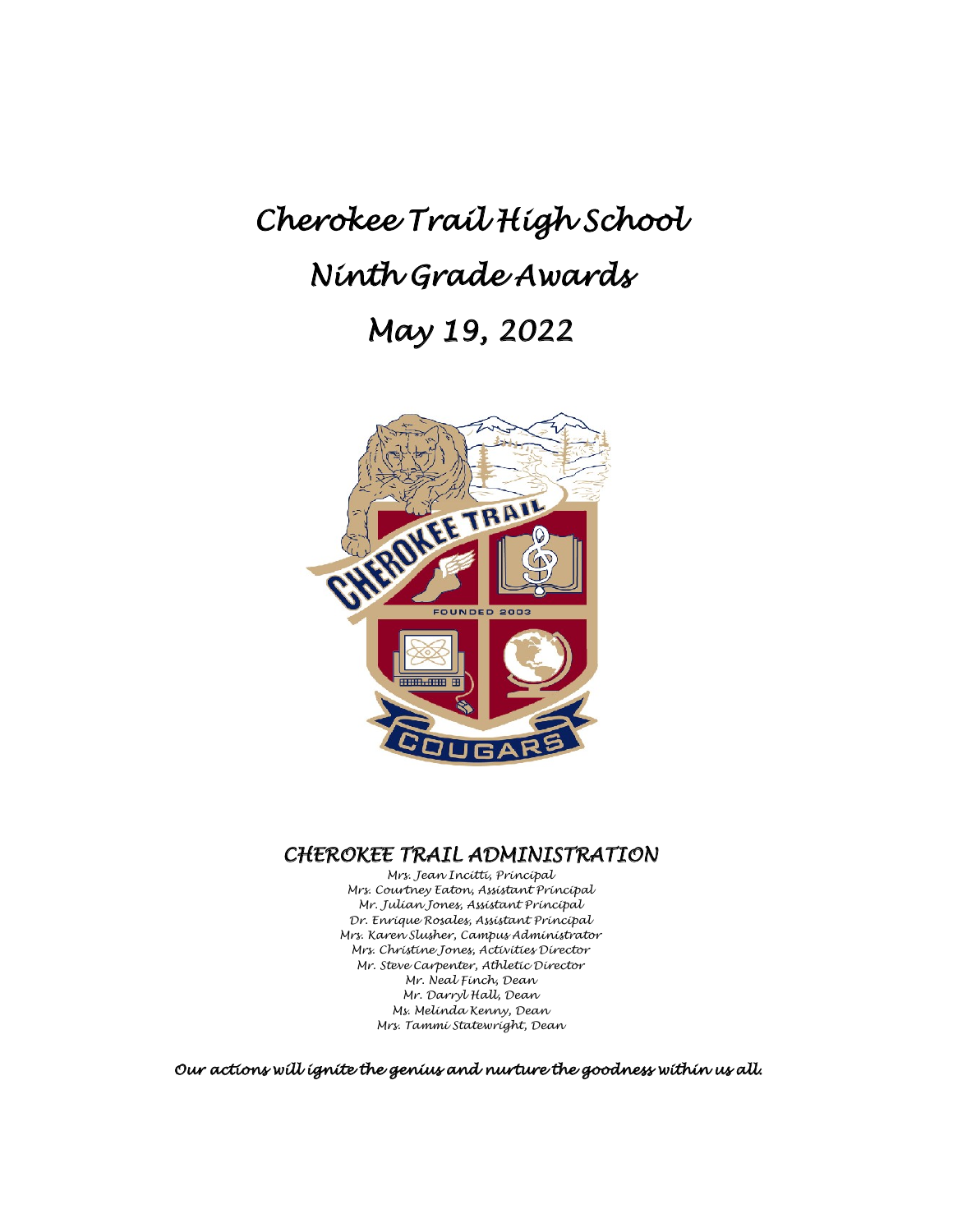# **ONE DEPARTMENT AWARD**

Jack Adams Marcus Adams Abeera Ahsan Nashwan Alnamer Sasha Alton Hunter Anderson Miles Armstrong Nathan Baack Kaleigh Babineaux Brianna Banana Nathan Barquera Isabella Barrios Kylie Benkers Nebiat Beyene Angel Bolton Caitlyn Branam Kennedy Brian Brooke Buckles Ella Buckley Makaiya Bufford Cora Bukovich Bennett Burton Braden Calehuff Camilla Castilblanco Leah Chadwick Kaile Chau William Chen Rebecca Choe Ian Cochran Michael Collins Darien Cordova Fagoaga Katie Counts Sydney Dawson Roman De La Rosa Jr Aleah Dieckman Payton Dolliver Ella Drakulich Khoa Duong Sydney Ehle Kaylee Esquibel Yosef Estifanos DeVante Gallegos Mateo Garreffa Madeline Gibbs Piercyn Gilbert Timothy Gillespie Christopher Gimelshteyn Aidan Goldbeck Macy Goodwin Audrey Goris

Elijah Goris Charlese Graeber Solomon Griffen Sofia Guzman Ahmed Hanish Hayden Helm Stella Hines Kiley Hyde Raziah Hyslop Marquis Jamison Abigail Kadi Lila Kelly Abigail Kerns Andrew Kester Joshua Kim Charlize Knisely Harper Knopp Landon Kreutzer Akshath Krishnan Madelyn Landry Adrianna Lasusa Kaitlyn Lazette Peyton Leland Joshua Lewis Sara Lindeblad Victoria Lucsok Fuwei Luo Alexander Luster Nathan Maestas Kaedyn Maikovich Anthony Marquez Lucero Chancellor Mathews Turner Mcclellan Landon Mcwilliams Jayden Mejia Carter Millward Sterling Ming Ivan Molina Saenz Jacob Mueller Aysha Murphy Khadichabegim Naimova Thomas Nam Oliver Neibauer Brennan Niewinski Milai O'Brien Nala Olmos Mia Overbaugh Harrison Paabo Tanner Padilla Sierra Peterson

Jaidyn Petrovich Alexander Pino Caylynn Pollock Makayla Pollock Kaeden Pray Grace Reece Feinix Reil Makayla Rhein Cooper Rickards Samantha Ring Alex Roddy Blake Rodriguez Luis Rosales Noah Rouleau Jacob Ryan Megan Salomon Kaidyn San Nicolas Mckenna Schlichting Ella Sciba Kellen Searle Lily Sessions Caeley Shelton Nathanael Short Talya Sim Leona Sintayehu Kaitlyn Sitko Austin Sizemore Madison Slaughter Catherine Smith Bronson Smothers Austin Spencer Jordyn Steen Keegan Stipe Talia Strode Sophia Sullivan Halle Teynor Jacqueline Toloczko Emma Torline Austin Tow Triniti Traylor-Statewright Sydney Trotter Brynn Wade Logan Wade Caden Weeks Ava Weihrauch Henley Whitehead Carter Wilcox Kate Wilson Alexis Workman Kaylen Wright